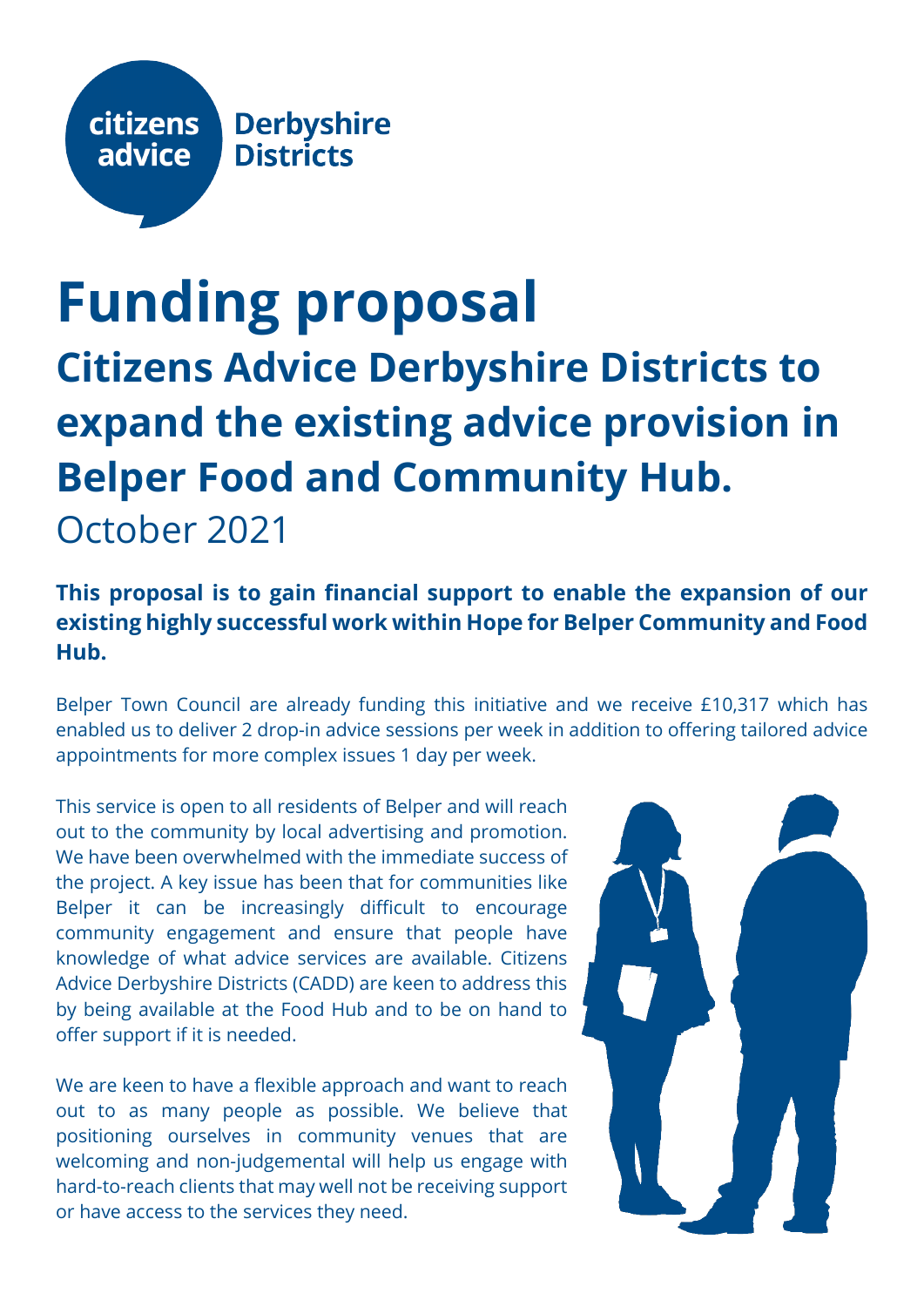The new project has currently been running for 3 weeks and already demand for appointments is outstripping supply. We are currently operating a 2-week waiting list for these specialist advice appointments.

## **Budget for community qualified advice worker for 12 months**

Our costed proposal will pay for an additional 6-hour advice provision which will enable us to open a further appointment session to help meet the increasing demand. We are currently offering approx. 136 appointments, and this would increase to 276. We will be able to offer more help to the people of Belper that need us.

| Salary (Based on 6 hours on a salary of £24,547 pa pro rata) £3,981 |        |
|---------------------------------------------------------------------|--------|
| <b>Employer NI</b>                                                  | £549   |
| <b>Employer pension 6%</b>                                          | £239   |
| <b>Supervision costs 15%</b>                                        | £715   |
| <b>Total</b>                                                        | £5,484 |

## **Key statistics**

In our first 3 weeks of operation, we have already helped **14** individual clients and assisted with **78** enquiries. Many of the people we have helped have also had more than one appointment as they presented with such a complex set of issues. The total income gained for this period has been **£37,146**, which has been additional income secured from benefit applications and a considerable refund on a consumer issue.

Age





#### **Top benefit issues**

| 21 Personal independence payment |                |   |    |    |    |    | 31 |
|----------------------------------|----------------|---|----|----|----|----|----|
| 15 Disability Living Allowance   |                |   | 11 |    |    |    |    |
| 01 Initial claim                 |                | 5 |    |    |    |    |    |
| 17 Attendance Allowance          |                | 5 |    |    |    |    |    |
| 19 Employment Support Allowance  |                | 3 |    |    |    |    |    |
| 18 Carers Allowance              |                | 3 |    |    |    |    |    |
| 23 Council tax reduction         |                | 2 |    |    |    |    |    |
| 08 Child Benefit                 |                | 2 |    |    |    |    |    |
| 13 State Retirement Pension      | 2              |   |    |    |    |    |    |
| 24 Benefit cap                   | $\overline{2}$ |   |    |    |    |    |    |
|                                  |                |   | 15 | 20 | 25 | 30 | 35 |

#### Gender

| 54%            | 46% |
|----------------|-----|
| Female<br>Male |     |
|                |     |

### **Disability / Long-term health**

| 8%                                            | 69%                             | 23% |
|-----------------------------------------------|---------------------------------|-----|
| <b>Disabled</b><br>Long-term health condition | Not disabled/no health problems |     |